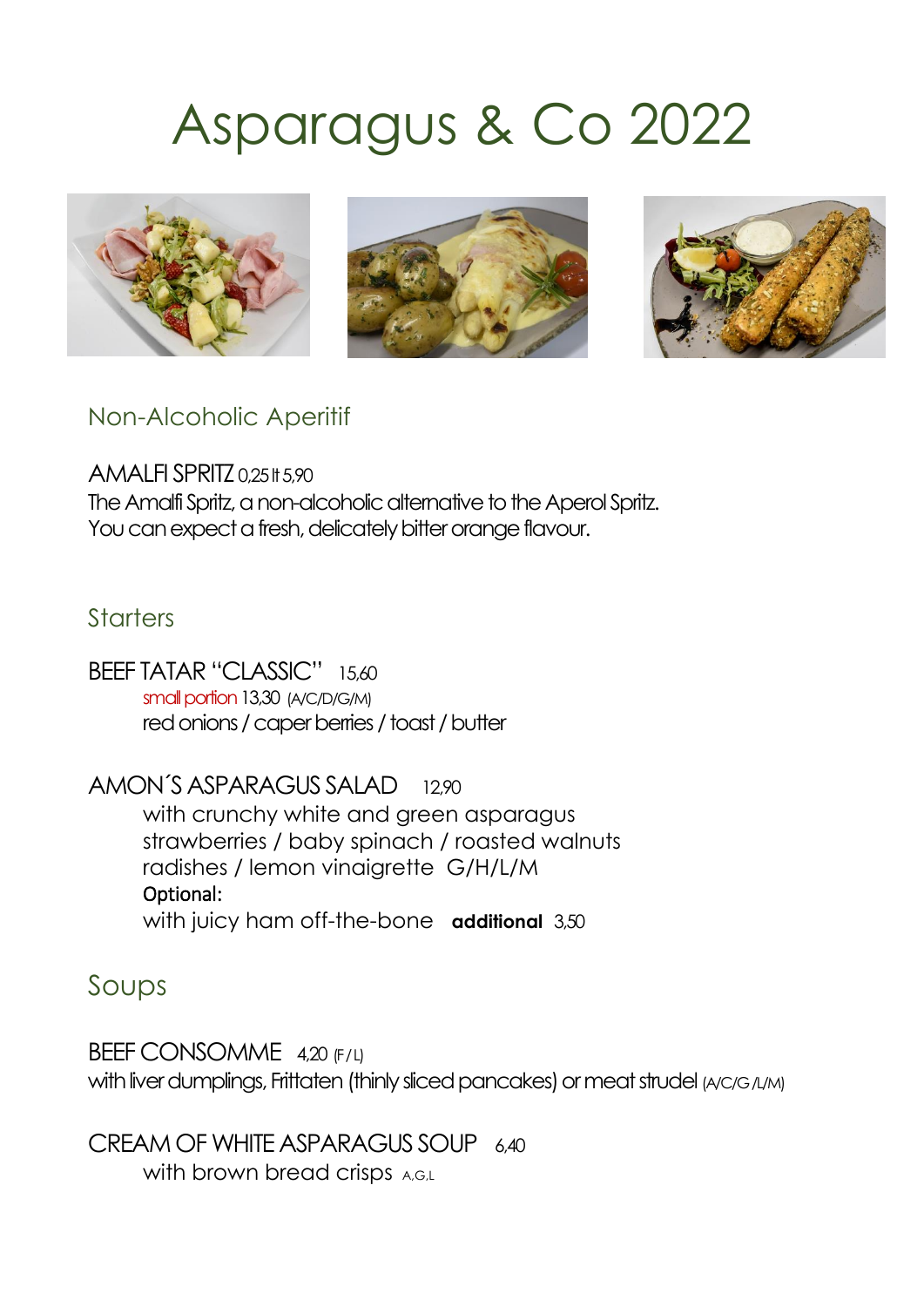## We are AMA Genuss Wirt

The AMA seal of quality stands for sustainability and regionality. It doesn't get any fresher than this. Crisp vegetables, fruit, meat, dairy products, eggs, fish and game come directly from the region without long transport routes. That's what AMON and the AMA seal of quality stand for - a connection you can taste. You can feel it right away, the passion for the craft, the products and the new creations from the kitchen. A visit becomes a culinary moment of pleasure.

For us, your enjoyment begins in the field - because what goes on your plate has always been important to us!

### Our Suppliers:

Beef Tafelspitz: Wiesbauer Gourmet/3454 Sitzenberg-Reidling

> Pork from Oberio: Gourmetfein/4712 Michaelnbach

Game: Willinger/2061 Untermarkersdorf

Root vegetables, fruits and seasonal vegetables: from local farming/Unfried, 3500 Krems Organic oyster mushrooms: Hut & Stiel, 1220 Vienna

Milk and milk products: from Austria with AMA-seal of quality/Kastner Eggs: Barn produced from Austria, Unfried, 3500 Krems

Organic bread rolls: Bakery Schmiedl, 3601 Dürnstein

Potatoes: Erdäpfelhof Payer, 3474 Gigging

Fish: Saibling and Carp from Austrian Aquaculture Gut Dornau, 2544 Dornau

We produce many jams, compotes and chutneys ourselves: cranberries, apricots, strawberries,...

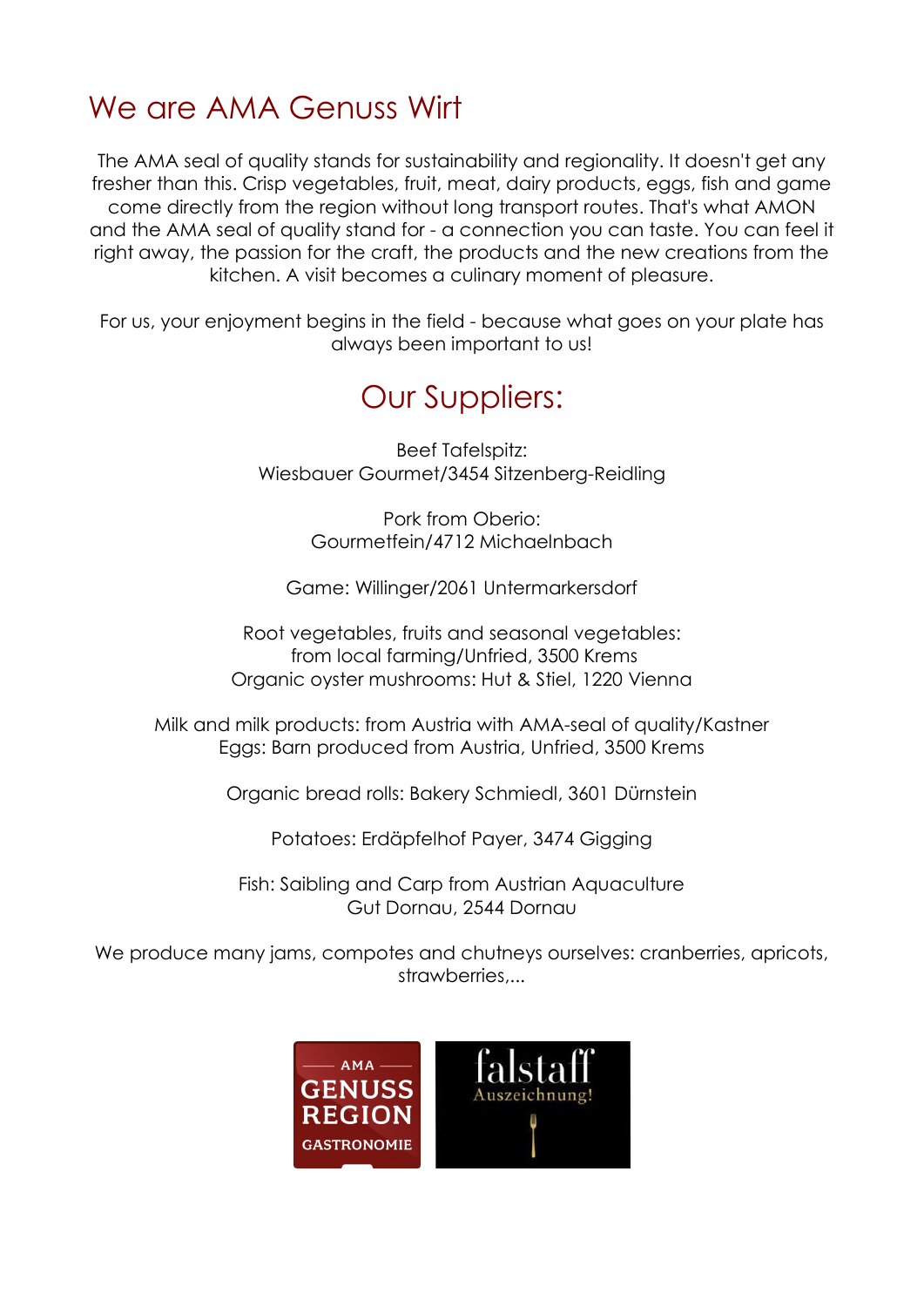Vegetarian Dishes

WHITE SOLO ASPARAGUS 15,90 small portion 14,30 Sauce Hollandaise / parsley potatoes C/G/L

CREAMY ASPARAGUS RISOTTO 15,80 small portion 14,30 crème fraîche / fresh chervil /crushed cashew nuts / Parmesan G/H/L

RAVIOLI ENVELOPES15,90 small portion 14,30 filled with Italian Pecorino cheese / asparagus ragout dried tomatoes / baby spinach /roasted pine nuts A/C/G/H/L

Classic and Special Asparagus Dishes

COATED SOLO ASPARAGUS 15,40 small portion 13,70 crusted in pumpkin seed crumbs / Sauce Tartare A/C/G/L/M

WHITE SOLO ASPARAGUS WRAPPED IN HAM16,20 small portion 14,60 au gratin / parsley potatoes / Sauce Hollandaise c/G/L

"AMON`S ASPARAGUS GRÖSTL" 15,70 small portion 14,20 strips of chicken fillet / white and green asparagus / onion juicy ham / fresh herbs / potato slices  $G/L$ 

AMON´S ASPARAGUS ROAST BEEF 19,90 small portion 17,90 white Solo asparagus / au gratin / potato balls A/C/G/L

FILLET CUTLETS FROM BLACK ANGUS BEEF21,80 small portion 19,60 shiitake mushrooms / white and green Solo asparagus smooth cream sauce / linguine A/C/G/L/M

GRILLED USA BLACK ANGUS FLAP STEAK (200GR.)24,50 **(**Flap Steak or Flap Meat is a beef steak cut from the belly flap of the lower beef tenderloin and is very juicy**)** Asian style marinated / fried white and green Solo asparagus roasted sesame seeds / fresh garden cress F/G/L/N

Portion **green** or **white** Asparagus as a side dish  $\epsilon$  6.90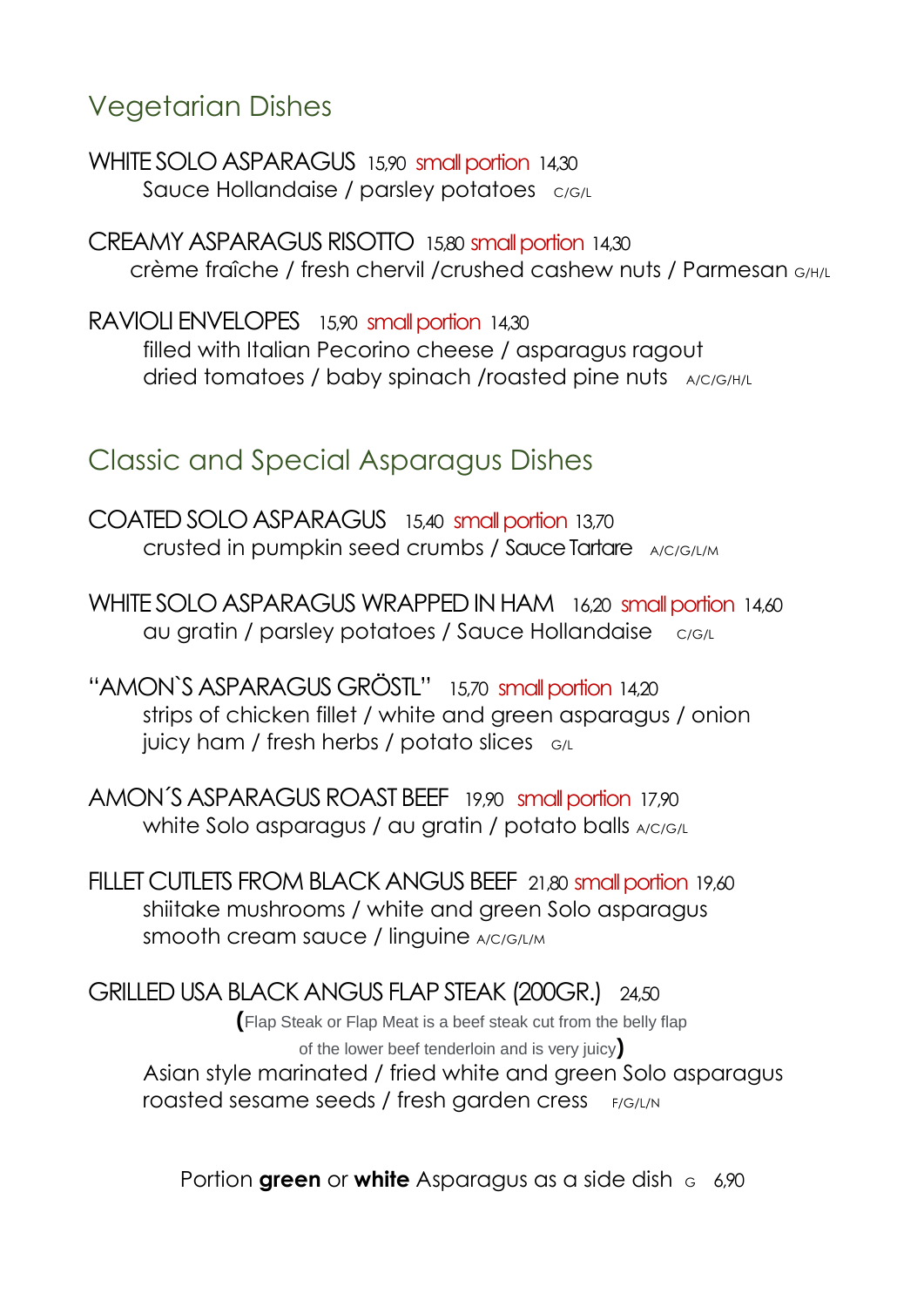#### Traditional Specialities

FRIED ORGANIC SAIBLING 18,90 small portion 16,90 A/C/D/G grilled market vegetables / parsley potatoes

VIENNESE TAFELSPITZ 18,60 small portion 16,70 A/G/L/M Erdäpfelschmarrn (rösti style potatoes with onions) / chive dip apple and horseradish sauce

OLD VIENNESE ONION ROAST BEEF 18,90 small portion 16,90 A/F/D/L/M Cut from lean Angus Sirloin/ crispy onions / gherkins / roast potatoes

FILLET STEAK FROM BLACK ANGUS BEEF 200g / 23,80 F/M Optional with Black Tiger Prawns surcharge 6,50 Prepared as you like it, browned on the outside and juicy in the middle, a hearty pleasure! Choose your favourite side dish(es) 3,70 Salad 4,20

#### Gebackenes – Breaded and Pan-Fried

FXTRA CRISPY CHICKEN STRIPS 14,70 small portion 13,30 A/C/G/L from chicken fillet / potato-lamb's lettuce salad/ Styrian pumpkin seed oil

CHICKEN FILLET SCHNITZEL 11,90 small portion 10,80 A/C/G/F Choose your favourite side dish(es)! Side Dish 3,70 Salad 4,20

PORK SCHNITZEL (FROM KAREEROSE) **13,50** small portion 12,20 A/C/G Choose your favourite side dish(es)! Side Dish 3,70 Salad 4,20

VIENNESE VEAL SCHNITZEL 16,90 small portion 15,20 A/C/G/F also available pan-fried without the coating Choose your favourite side dish(es)! Side Dish 3,70 Salad 4,20

CORDON BLEU FROM CHICKEN FILLET 14,30 A/C/G Ham off-the-bone/ Emmentaler Choose your favourite side dish(es)! Side Dish 3,70 Salad 4,20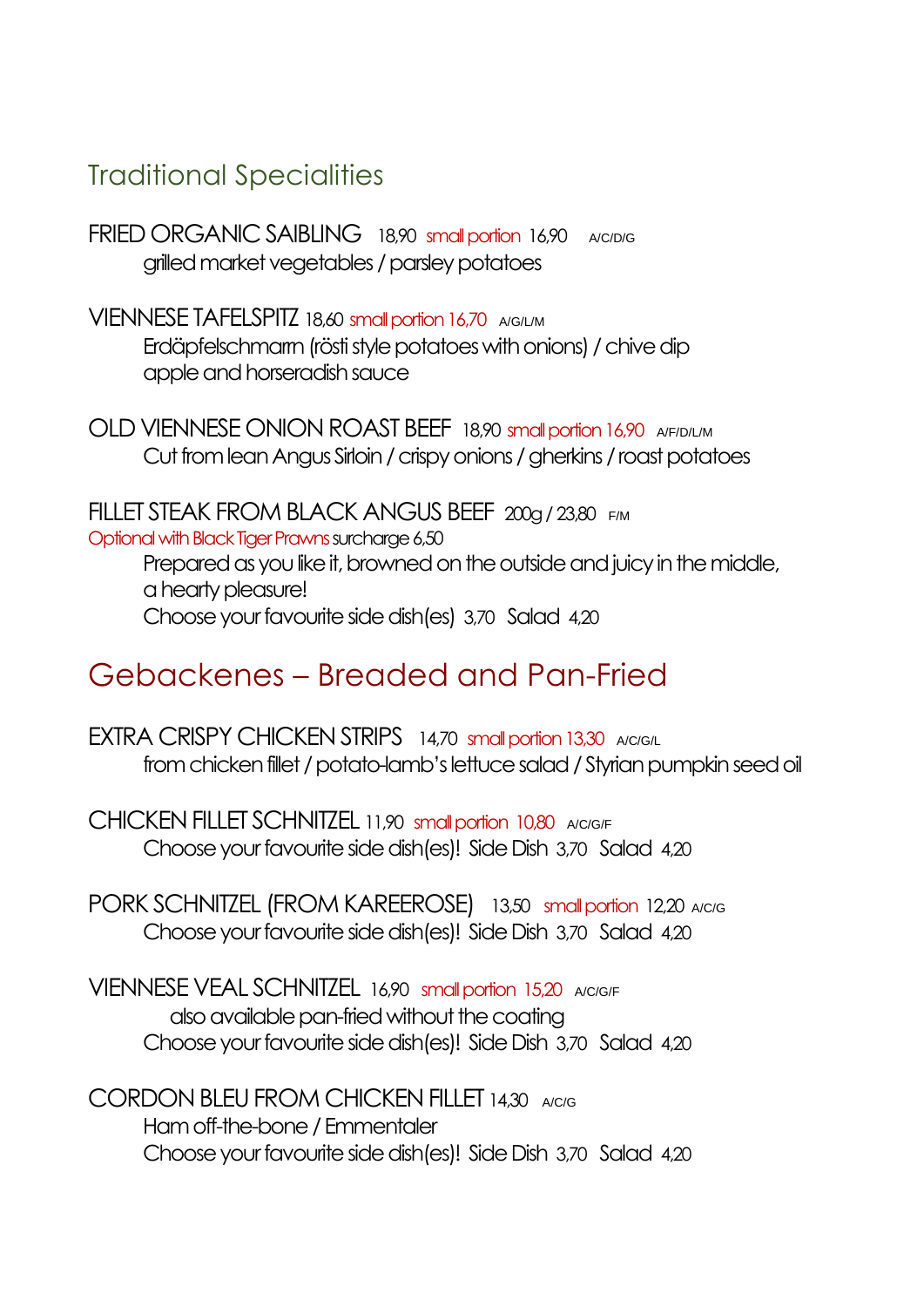## Side Dishes 3,70

Parsley Potatoes (G) / Erdäpfelschmarm (rösti style potatoes with onions) / Roast Potatoes / Pommes frites / Homemade Butternockerl / Market fresh seasonal vegetables (G) / Butter Rice (G) / Serviettenknödel

#### You can choose your salad from our extensive salad buffet

Small salad bowl 4,20 G Large salad bowl 5,90 G

Fresh bread rolls 1,70 A/C/G/H/N Toast 0,50 A/C/G/H/N Ketchup 0,20 (L) or Mustard 0,20 (M)

## Sweet Temptations

"STRAWBERRY-CHOCOLATE-LASAGNE" 8,10 fine Valrhona chocolate leaves, filled with fruity strawberry and mascarpone cream and fresh strawberries F/G

STRAWBERRY PANCAKE 6,80 filled with fruity strawberry and mascarpone cream hazelnut croquant / vanilla sauce / fresh strawberries AC/G/H

PANCAKE per piece 3,90 A/C/G with homemade Wachauer Apricot Jam

FRESH STRAWBERRIES 5,60 with a choice of sour cream  $\epsilon$ 

CHESTNUT VERMICELLE 6.50 Chocolate sauce/ whipped cream G/H

CRÈME BRÛLÉE 6,50 Fruit puree C/G

NOUGAT–MASCARPONE–DUMPLINGS 6,60 A/G/H Nut crumbs / fruit sauce

Upon request: a portion of whipped cream extra 1,50 (G)